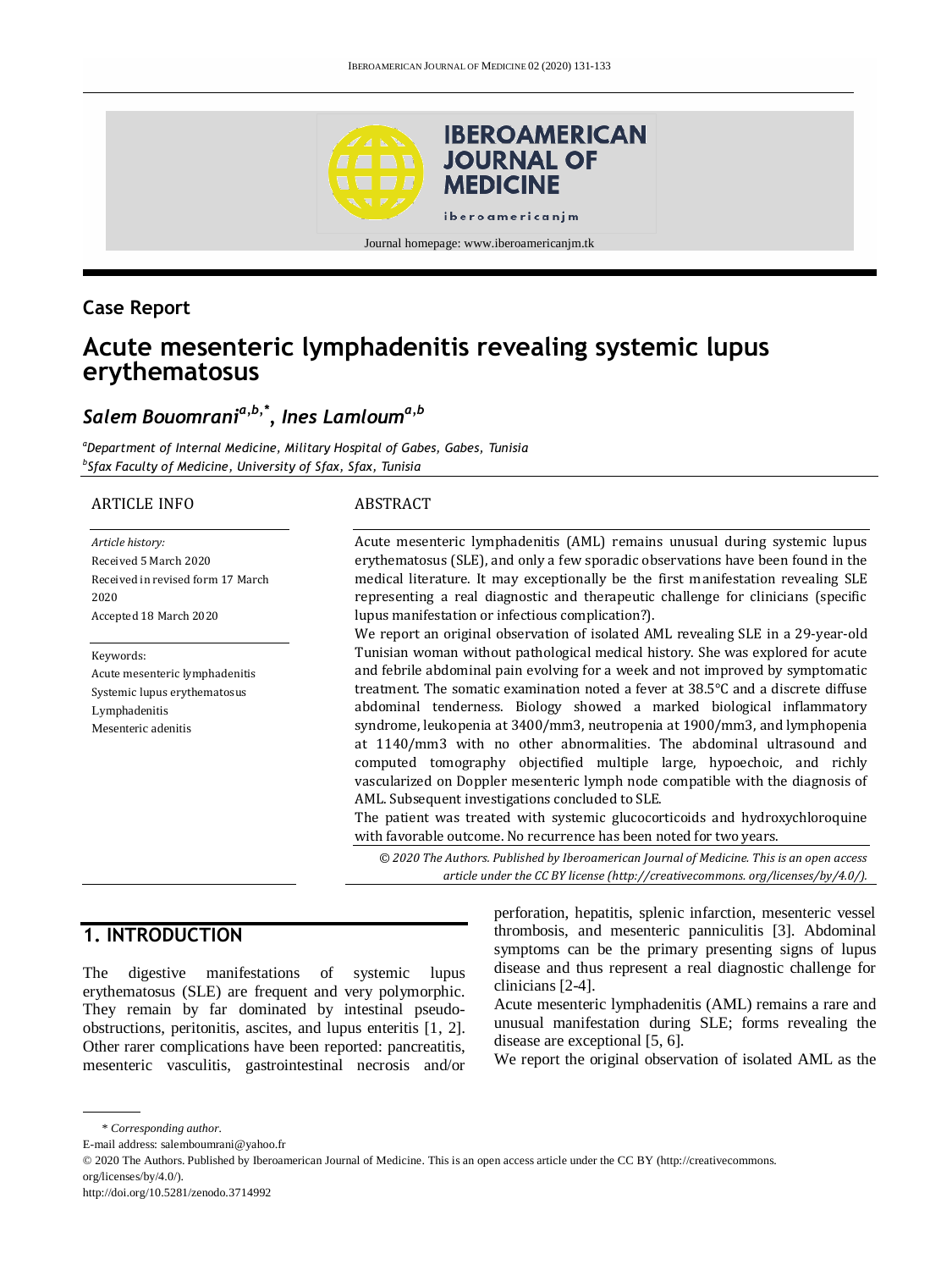first manifestation of SLE in a 29-year-old woman.

## **2. CASE REPORT**

A 29-year-old Tunisian woman, without pathological medical history, was explored for acute and febrile abdominal pain evolving for a week and not improved by symptomatic treatment. There have been no reports of associated vomiting or bowel transit disturbances.

The somatic examination noted a fever at 38.5°C and a discrete diffuse abdominal tenderness with peri-umbilical maximum. No peripheral lymphadenopathy, palpable masses, or visceromegalies have been noted.

Biology showed a marked biological inflammatory syndrome with erythrocyte sedimentation rate at 87 mm/H1, C-reactive protein (CRP) at 56 mg/l, and polyclonal hypergammaglobulinemia at 19.3 g/l. The total blood count showed leukopenia at 3400/mm<sup>3</sup>, neutropenia at 1900/mm<sup>3</sup>, and lymphopenia at  $1140$ /mm<sup>3</sup> with no other abnormalities. The other basic laboratory tests were within normal limits: hemoglobin, platelets, creatinine, blood sugar, serum ionogram, transaminases, muscle enzymes, calcemia, lipid parameters, and urine tests.

The abdominal ultrasound and computed tomography (CT) objectified multiple large, hypoechoic, and richly vascularized on Doppler mesenteric lymph node compatible with the diagnosis of AML (Figure 1). There has been no evidence of tumor, intraperitoneal effusion, or thrombosis of the mesenteric vessels.

thoraco-abdomino-pelvic CT scan, gastroscopy, colonoscopy, transthoracic echocardiography, and tuberculosis tests.

The immunological assessment revealed positive antinuclear, anti- double-stranded DNA, and anti-phospholipid antibodies. anti-neutrophil cytoplasmic antibodies (ANCA) and cryoglobulins were negative.

The diagnosis of SLE with revealing acute mesenteric lymphadenitis was retained. Investigations for other specific visceral disorders of SLE (renal, cardiac, and neurological) were negative.

The patient was treated with hydroxychloroquine (400 mg/day), salicylic acid (100 mg/day), and systemic glucocorticoids (0.5 mg/kg/day for four weeks followed by progressive decrease).

The outcome was favorable with disappearance of clinical complaints during the first week, normalization of the hemogram and CRP after two weeks of treatment, and normal abdominal ultrasound at one month of treatment. No recurrence has been noted for two years.

#### **3. DISCUSSION**

Lymph node involvement is far from uncommon during SLE [6-9]. Its prevalence is estimated at 12-59%, and the most common sites are: cervical (43%), mesenteric (21%), axillary (18%), and inguinal (17%). Other sites are more unusual (hilar, mediastinal, and retroperitoneal) [9]. Lymphatic involvement is only exceptionally reported as the primary presenting manifestation of the lupus disease



*Figure 1: Abdominal ultrasound: multiple large and hypoechoic mesenteric lymph node.*

Subsequent investigations made it possible to eliminate an infectious or cancerous cause: blood cultures, urine direct examination and culture, different bacteriological and viral serodiagnostics, tumor markers, chest radiography, [6-9].

Acute mesenteric lymphadenitis (AML) remains unusual during lupus, and only a few sporadic observations have been reported [5,6].